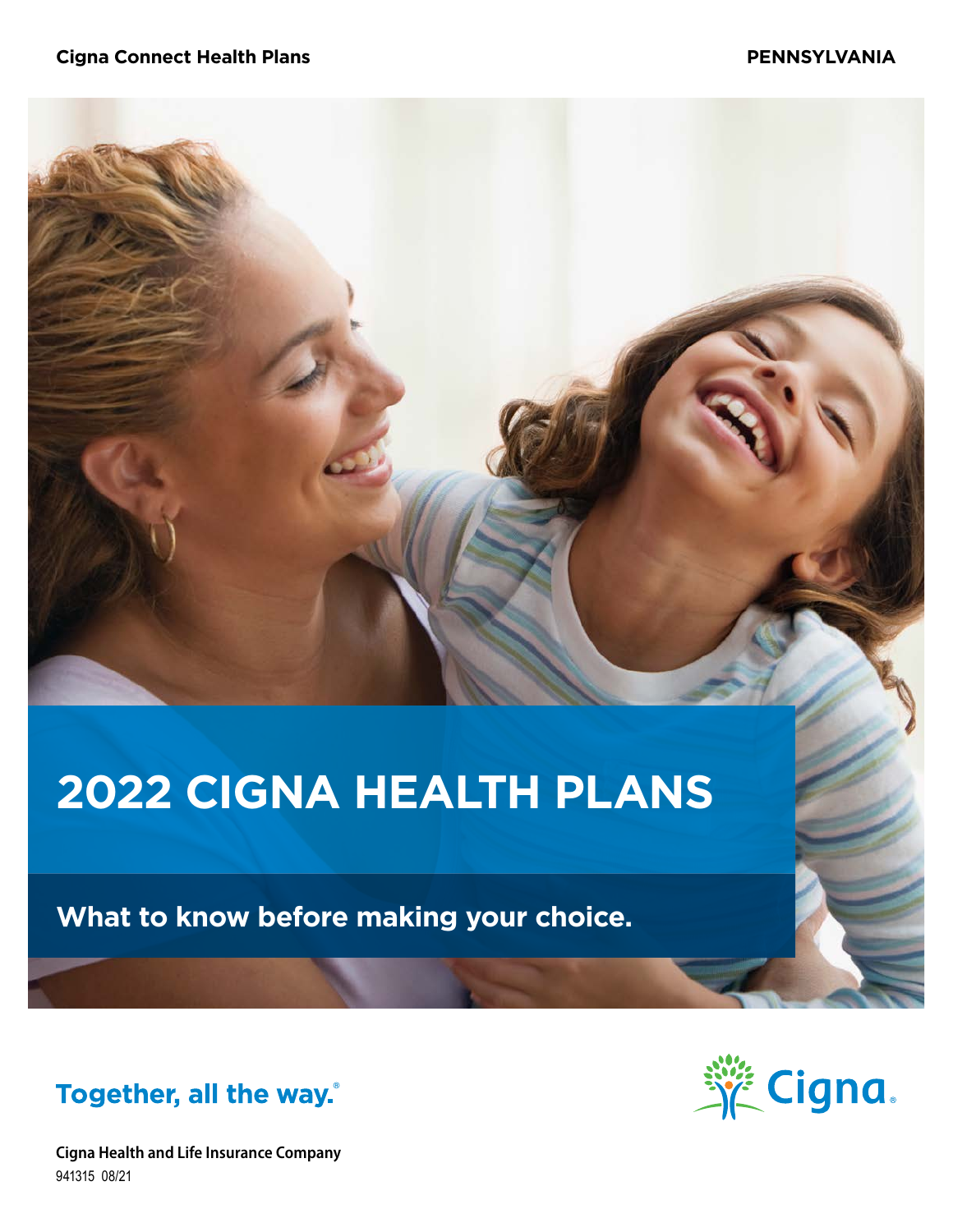# It's not just about when you're sick.

Health is a lifelong journey, and enrolling in a health plan plays an important part. That's why at Cigna, we give you the tools and support you need to make the best choice for your health and your budget. Use this brochure as a guide, or call **855.938.1023** for help with important plan considerations.

### Every Cigna individual and family health plan includes:

### **The care and service you need.**

**\$0**

**\$0**

preventive care1

virtual care2

### **No referrals**

to see a specialist, but your Primary Care Provider (PCP) can help you locate an in-network specialist

# **24/7/365**

access to a doctor, nurse or customer service representative by phone or at **[myCigna.com](http://myCigna.com)**

### **Cigna One Guide®**

which gives you personalized support and help with answers to all your plan questions

### **Price Transparency Tools**

help you estimate costs ahead of time and avoid surprise bills

### **Coverage for these 10 essential health benefits.**

- Ambulatory patient services (outpatient services)
- Emergency services
- Hospitalization
- Maternity and newborn care
- Mental health and substance use disorder services, including behavioral health treatment
- Prescription drugs
- Rehabilitative and habilitative services (those that help patients acquire, maintain or improve skills necessary for daily functioning) and devices
- Laboratory services
- Preventive and wellness services and chronic disease management
- Pediatric services, including oral and vision care $3$

3. Pediatric dental is not available in all states. Some states have stand-alone dental plans with pediatric services. Additionally, some states have a bundled pediatric dental option for off-exchange consumers.

<sup>1.</sup> Plans may vary. Includes eligible in-network preventive care services. Some preventive care services may not be covered, including most immunizations for travel. Reference plan documents for a list of covered and non-covered preventive care services.

<sup>2.</sup> Cigna provides access to dedicated virtual care through a national telehealth provider, MDLIVE located on myCigna, as part of your health plan. Providers are solely responsible for any treatment provided to their patients. Video chat may not be available in all areas or with all providers. This service is separate from your health plan's network and may not be available in all areas. **\$0 virtual care benefit for minor acute medical care not available for all plans. HSA plans and non-minor acute medical care may apply a copay, coinsurance or deductible. Virtual care does not guarantee that a prescription will be written.** Refer to plan documents for complete description of virtual care services and costs, including other telehealth/telemedicine benefits. For IL customers, a primary care provider referral may be required for specialist virtual visits.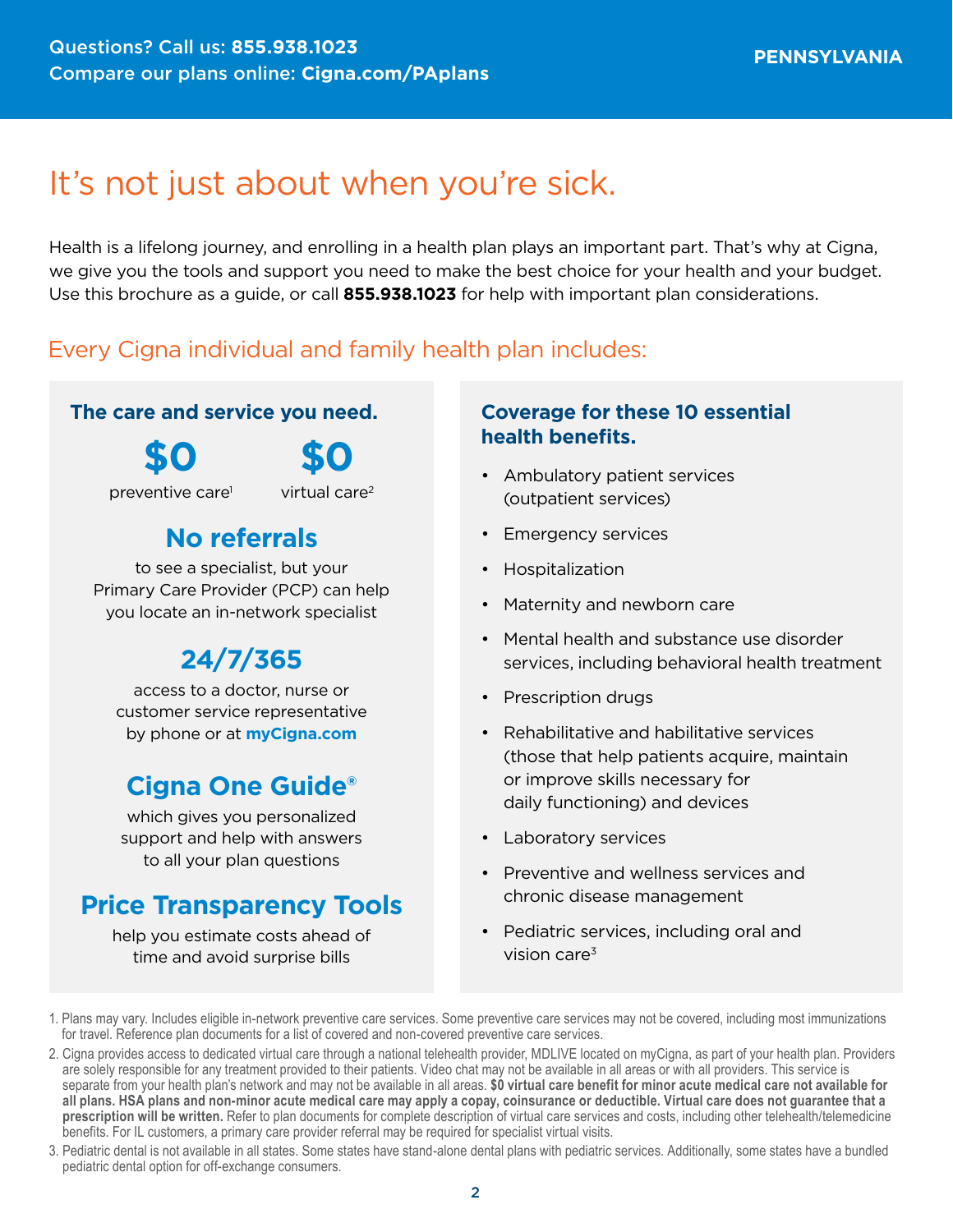### **Rewards for healthy actions.**

#### **Cigna Take Control Rewards℠**

Earn up to \$275 in reward points for completing simple, educational online activities. You can then redeem your points for rewards or a debit card to help make health care costs more affordable.<sup>4</sup>

#### **Cigna Healthy Rewards®**

Enjoy discounts on a wide variety of health and wellness products, programs and services including:5



Vision care, LASIK surgery, hearing aids

| Yoga products |
|---------------|
| and virtual   |
| workouts      |

### **Specialty plans**

Specialty plans include the same coverage as Cigna Connect health plans, plus additional benefits that make it easier and more affordable to manage specific conditions.

- **Enhanced Asthma COPD Care Plan –** Pay \$20 or less for a 30-day supply of covered, eligible asthma or COPD medication plus \$0 for pulmonary rehabilitation services, certain pulmonary function tests and supplemental oxygen.
- **Enhanced Diabetes Care Plans –** Pay \$0 out of pocket for a 30-day supply of covered, eligible insulin and diabetes medications, plus nutritional counseling, certain lab work, exams and diabetic supplies.



- 4. The Cigna Take Control Rewards<sup>SM</sup> Program is available in all states to all primary subscribers that are active Cigna medical Individual and Family Plan policy holders and who are 18 years of age or older. All rewards may be considered taxable income. Contact your personal tax advisor for details. Program participation along with redeeming rewards is dependent on qualifying premiums being current and fully paid.
- 5. **Healthy Rewards programs are NOT insurance**. Rather, these programs give a discount on the cost of certain goods and services. The customer must pay the entire discounted cost. Some Healthy Rewards programs are not available in all states, and programs may be discontinued at any time. Participating providers are solely responsible for their goods and services.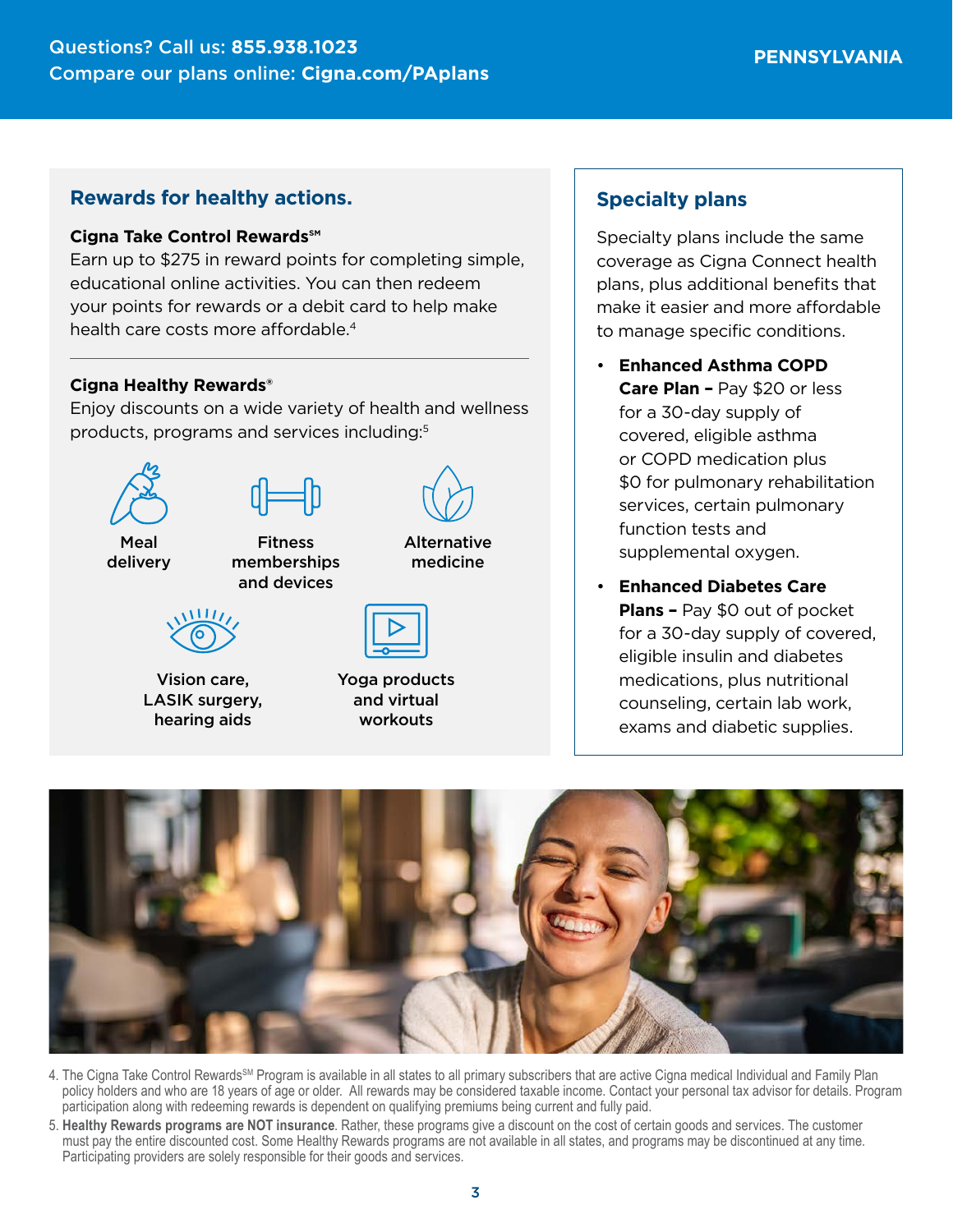

# Three things to think about before making your choice.

### 1. Cost

Choose a plan that meets your budget. Each plan has a variety of costs. These include:

- **Premium.** This is the payment you make each month to keep your coverage.
- **Deductible.** This is the set amount you pay out of pocket for covered medical services before your insurance starts sharing the cost.
- **Coinsurance.** Once you've met your annual deductible, you pay for a percentage of covered medical services and your health plan pays the rest.
- **Copays.** This is the fixed amount you pay for doctor visits, prescriptions or other medical services.

**Bronze**

#### **Plans are available in three metal levels.**

Each is available through Pennie, Pennsylvania's state-based health insurance marketplace, and pays different amounts of the total cost of an average person's care. The higher the metal level, the more expenses your plan covers. To learn more, visit the "Learn" page at **[pennie.com](http://pennie.com)**.



Average amount your health plan pays



Average amount you pay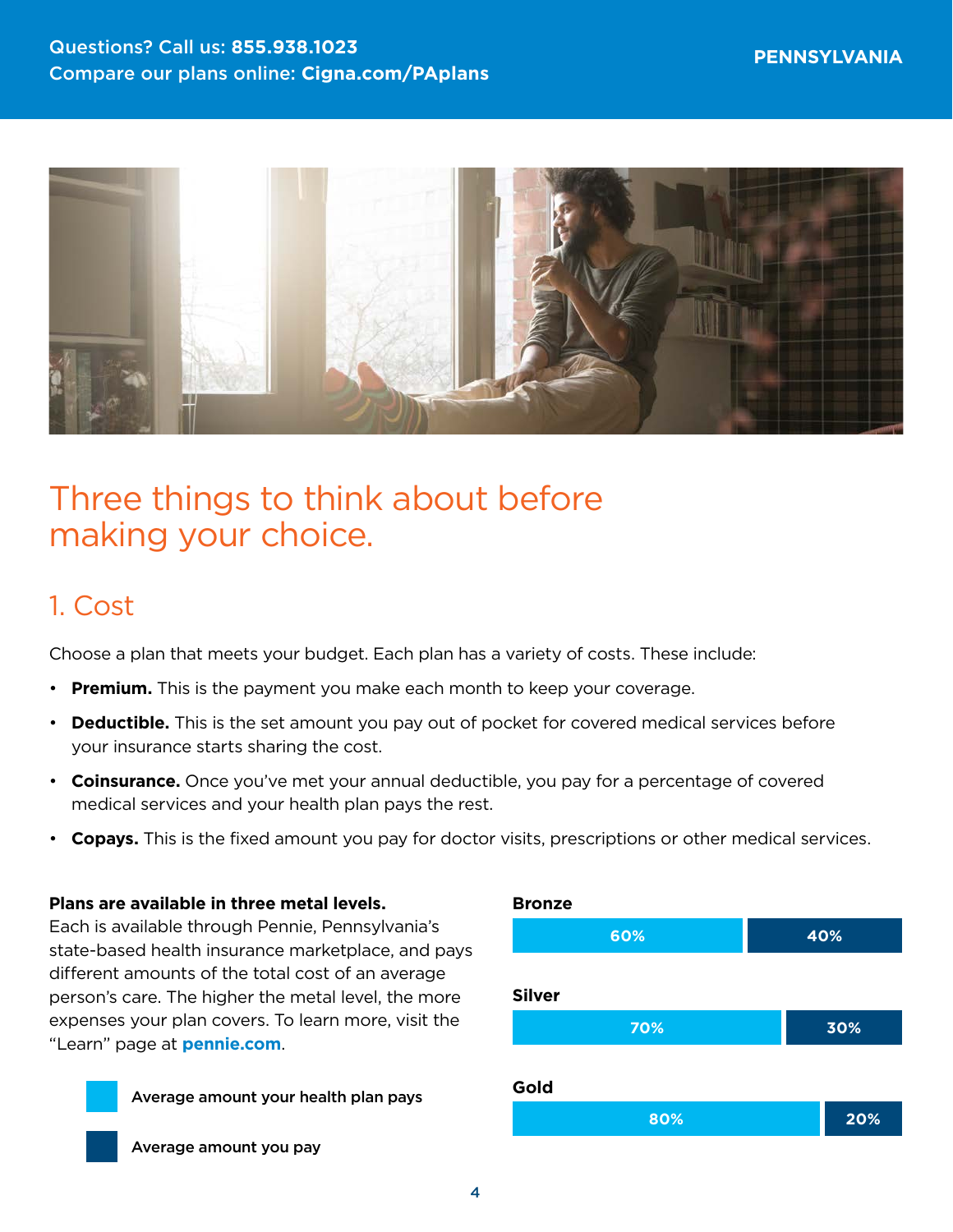

# 2. Financial assistance

There are three types of federal financial assistance available when buying a plan through Pennie.

- **Premium tax credits** can reduce your monthly payment when you enroll in a Qualified Health Plan (QHP).<sup>6</sup>
- **American Rescue Plan (ARP)** helps 5 out of 10 new customers enroll in a plan for \$1 or less per month after federal financial assistance.7
- **Cost-sharing reductions** on Silver plans can reduce the amount you pay out of pocket when you get care. Household size and income requirements determine the reduction amount. Cost-sharing reductions may be combined with a premium tax credit.

*Native Americans and Alaska Natives may qualify for tax credits and special cost-sharing reductions if specific requirements are met.*

# 3. Care and coverage

The Cigna Connect Network is an **Exclusive Provider Organization (EPO)**, which gives you access to local providers selected with cost and quality in mind. To avoid extra expenses, make sure your current doctor is in-network or consider switching to one who is. To find out if your current doctor is in-network, visit **[Cigna.com/ifp-providers](https://www.Cigna.com/ifp-providers)**.

#### **In-network**

means the doctors and facilities meet certain requirements and agree to accept a discounted rate for services under your plan.

### **Out-of-network**

means the doctor or facility is not contracted with your health plan and can charge you full price for services.



**We offer Cigna Connect plans in the following Pennsylvania counties:**  Bucks, Chester, Delaware, Montgomery, Philadelphia.

6. Federal financial assistance can only be applied to the purchase of a QHP, which is an insurance plan that's certified by the Health Insurance Marketplace®, provides essential health benefits, follows established limits on cost-sharing (like deductibles, copayments, and out-of-pocket maximum amounts), and meets other requirements under the Affordable Care Act.

7.<https://agency.pennie.com/wp-content/uploads/ARP-Stats-One-Pager-1-4-2.pdf>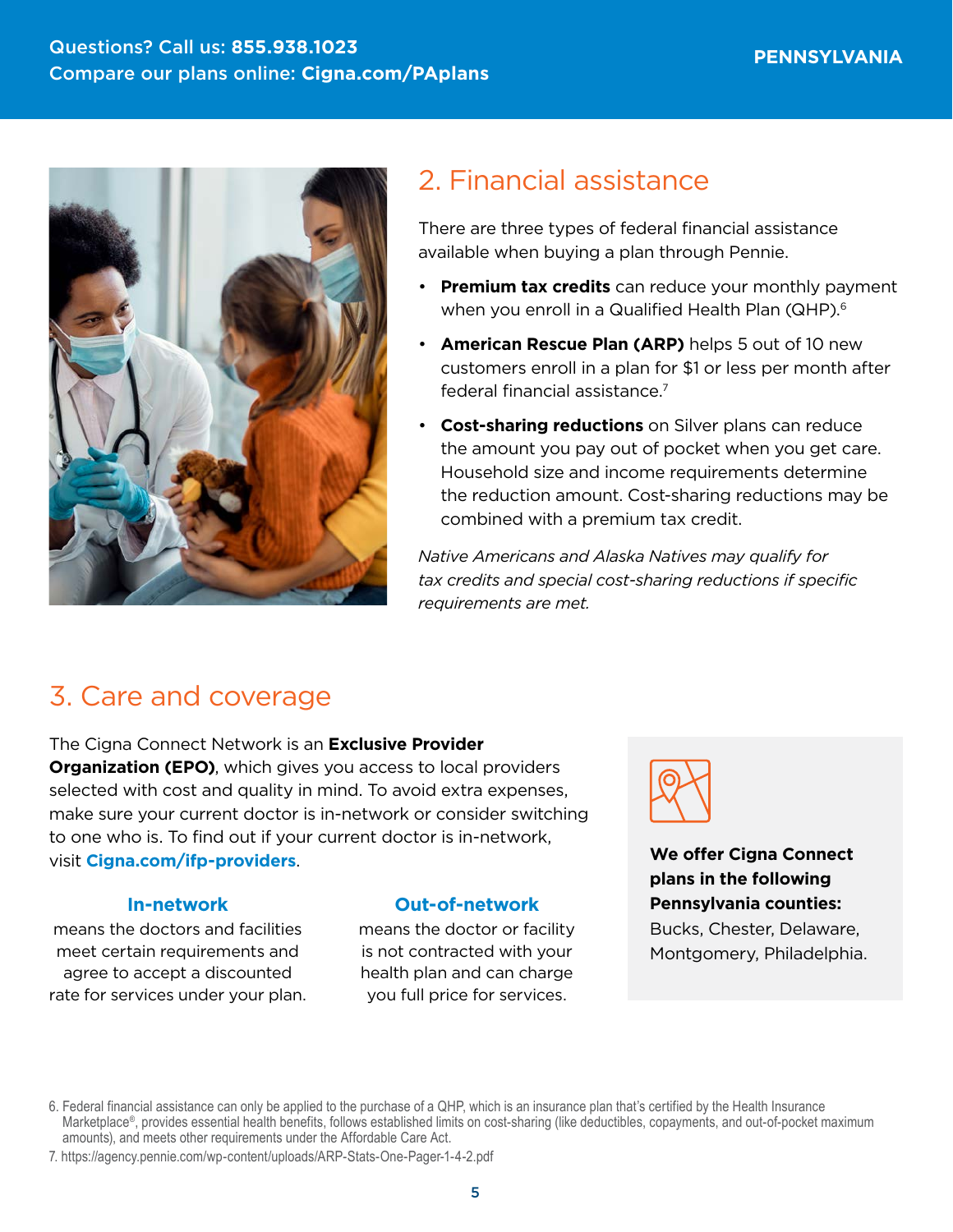

# Frequently asked questions.

### **Q Does the plan require a Primary Care Provider (PCP)?**

**A** No, Cigna Connect plans do not require a PCP to be a part of your care team, but it is encouraged. Your PCP acts as your team leader, helping keep you healthy and coordinating your care.

### **Q What if I need urgent care but my PCP can't see me?**

**A** If your PCP is not available, you can still access quality care through another in-network PCP, at an in-network urgent care center, at a convenience care clinic or through virtual care. If you have a life-threatening emergency, go to your nearest emergency room (ER).

### **Q How do I know if my prescriptions are covered?**

**A** You can find a plan-approved prescription drug list at **[Cigna.com/ifp-drug-list](http://Cigna.com/ifp-drug-list)**.



# Find more answers.

We hope you have a better understanding of your health plan options and consider a Cigna Connect plan for 2022. For more information, visit **[Cigna.com/PAplans](http://Cigna.com/VA-plans)** or call **855.938.1023**.